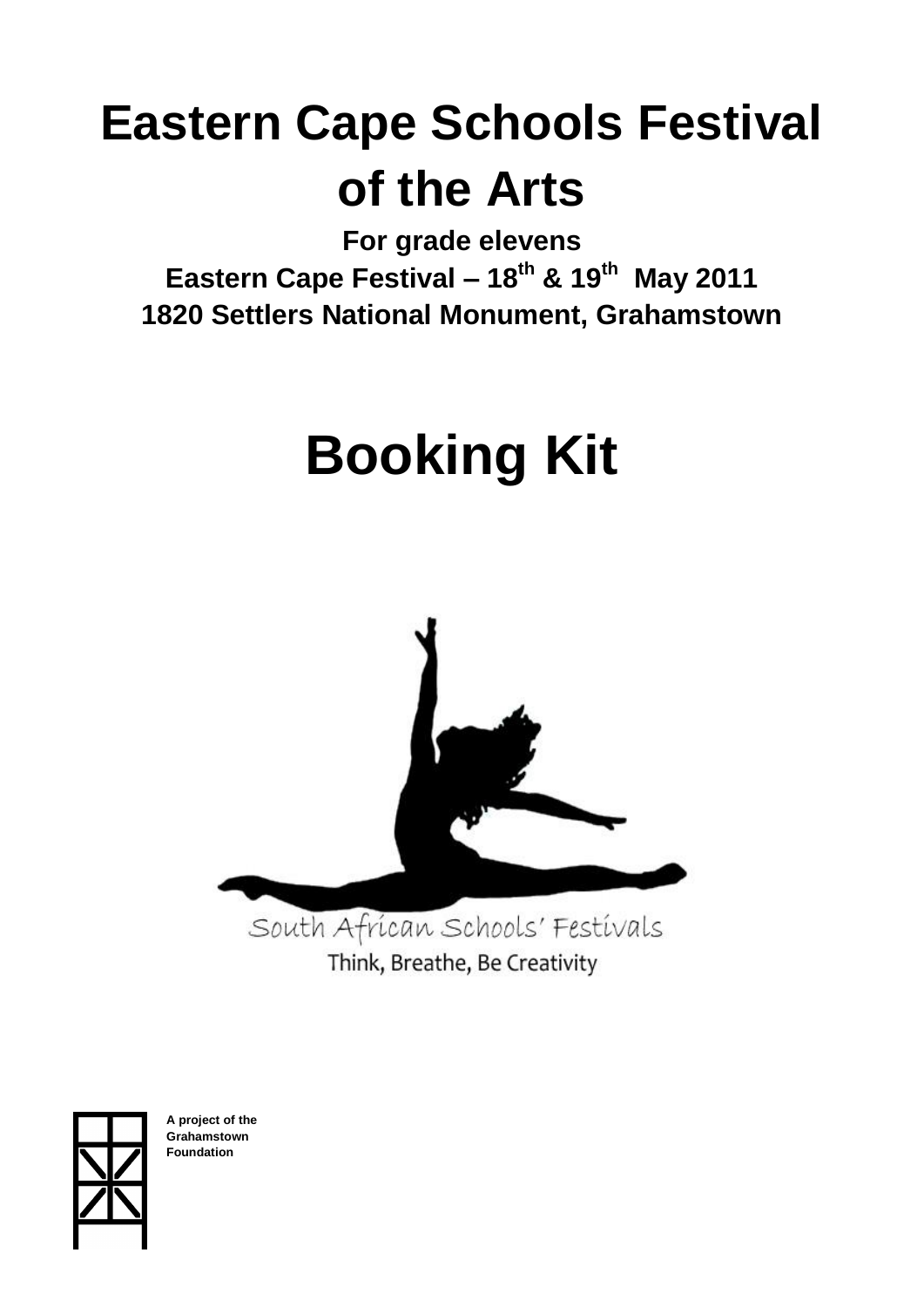## **Contents**

| South African Schools Festivals | 2 |
|---------------------------------|---|
| What can you expect?            | 3 |
| How to book                     | 4 |
| <b>Workshop Choices</b>         | 5 |
| <b>Festival Etiquette and</b>   |   |
| Code of Conduct                 | 6 |
| <b>General Information</b>      |   |
|                                 |   |

**Festival Enrolment Form & Workshop Form – please download separately**



## **The South African Schools Festivals**

Invite you to be part of a life-altering, mind-blowing, soul-soaring experience with the arts! Join with over 6 000 young South Africans of different backgrounds doing just that around the country. Let the **brilliant shows** stir your soul; let the **handson workshops** empower you and draw out your potential; feel the **lectures** stretch your mind, and let the rich mix of **people** you'll meet broaden your mind.

## **What does the festival offer?**

- Two jam-packed days of intense and varied arts experiences;
- Non-competitive interactions with 400 grade eleven learners and their teachers, representing schools from all over the Eastern Cape;
- The chance to experience the wonderful facilities at 1820 Settlers National Monument, Grahamstown;
- The chance to discover new things about the arts, your friends, your teachers, other grade elevens from other schools, and yourselves;
- A cultural feast within an intense but carefully structured and varied programme of arts related activities.

## **The festival aims to:**

- Enrich the cultural and educational life of our province's young people;
- Highlight the power of the arts as a universal tool of communication and empowerment;
- Ignite a life-long passion for the arts in young people.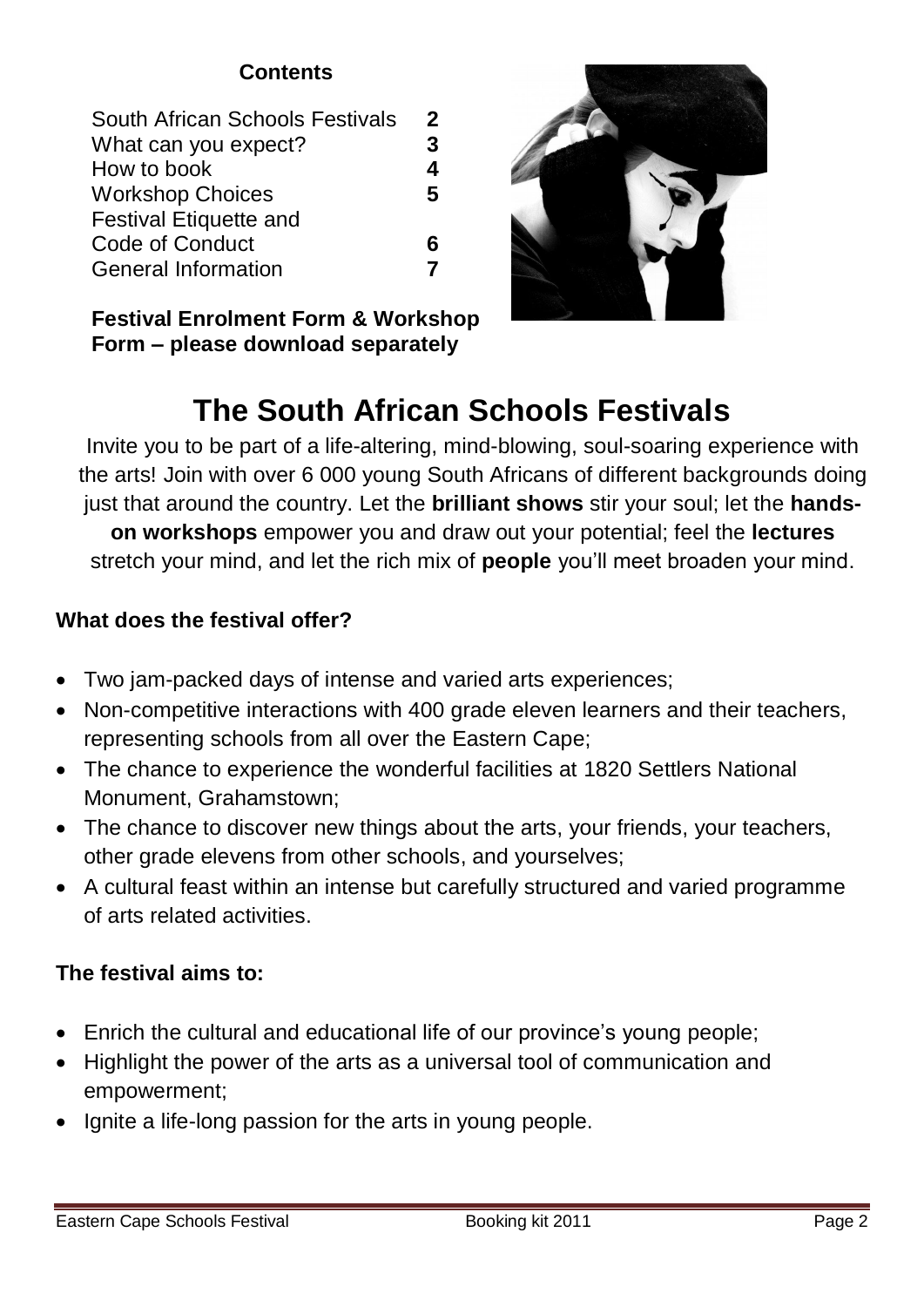## **Take advantage of ...**

**Excellent value for money!**

R320 per delegate – and you get all this:

 **A vibrant inspiring programme!** In a jam-packed two days you will experience: a stunning **Keynote Address** designed to motivate and inspire; **hands-on workshops** with skilled and vibrant workshop leaders – choose from a selection of drama, dance, visual arts, writing and music; **Theatre, Dance and Music** that will make you laugh, cry, and shout for more; **lectures** to make you see things in a whole new way ... and **light meals** to keep you going!

#### **Our contact details are as follows:**

The Manager Schools Festivals Grahamstown Foundation PO Box 304 Grahamstown, 6140

## **Some ideas for saving those cents ...**

The earlier you commit to attending the festival the easier it becomes to get there! Use your imagination and embark on entrepreneurial efforts of all kinds ... civvies days ... raffles ... cake sales...

## **Further sponsorship and contact details ...**

Limited sponsorship is available to those in need who apply in good time. If you have done all you can to raise money, but fall short of the full amount, you may apply in writing for additional sponsorship. **Please note**: Closing date for sponsorship requests is on

## **03 May 2011.**

Telephone: 046 603 1107 Fax: 046 622 7462 Email: lily.may@foundation.org.za Website: http://schoolfest.foundation.org.za Facebook : Schools Festivals

**"It was a once-in-a-lifetime experience for my learners. It has positive and inspiring effect on them. The whole vibe of energy, atmosphere and prospects are new, different and uplifting. Thank you for helping to breathe life into my learners."**

**-Teacher, 2010**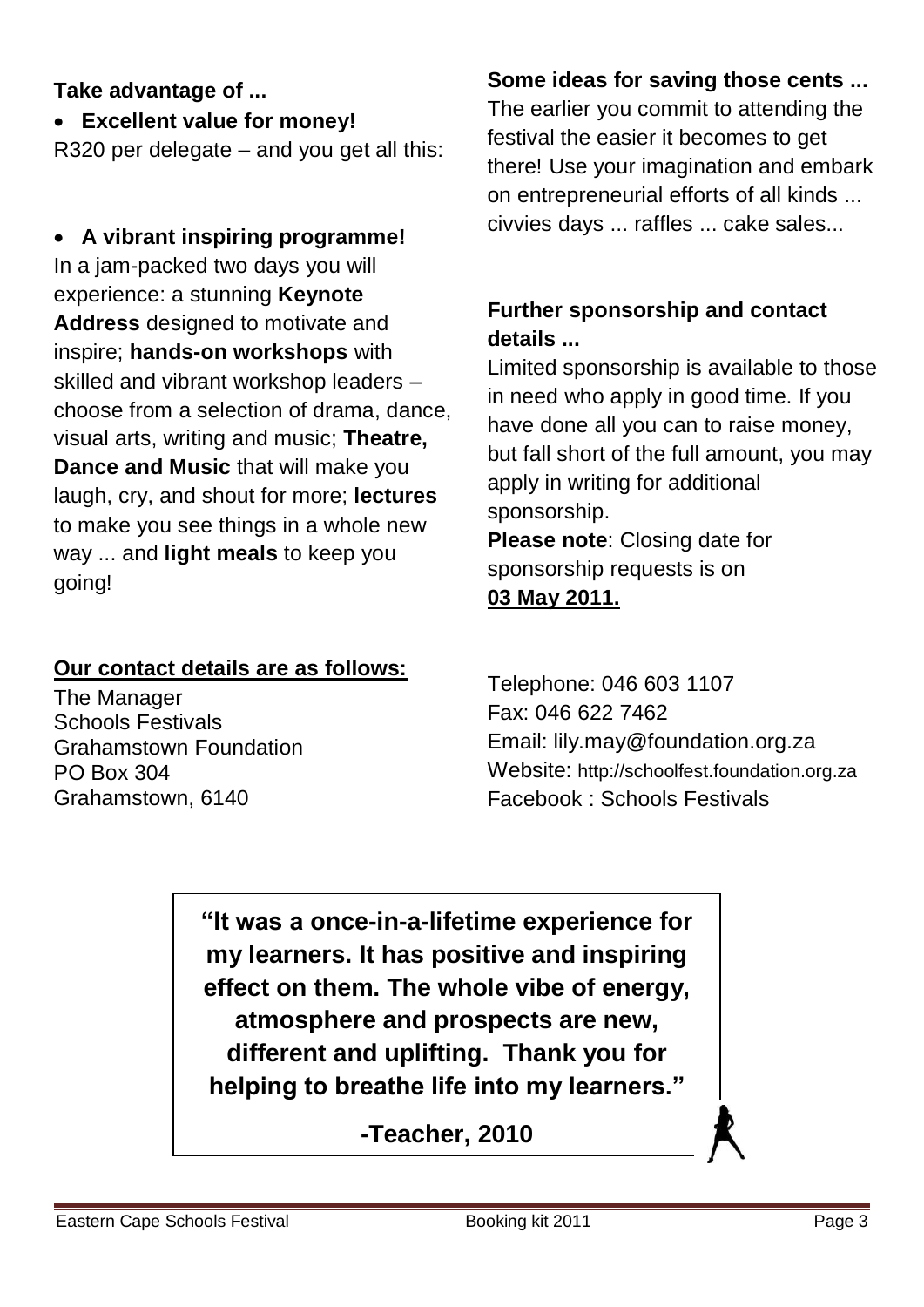## **How to book:**

#### **Closing date for enrolments: Final Closing Date: 03 May 2011** *(Note: Subject to space still being available by this date)*

**NOTE:** Numbers are limited to the available seats in venues and the workshops on offer. The closing date allows the organisers time to prepare a well planned event. We cannot accommodate delegates who just "arrive" without letting us know well beforehand. Confirmation of delegates is on a first come, first served basis while space is available.

#### **Festivals can be full BEFORE closing date.**

#### **Four easy steps to enrol:**

**1. ENROLMENT FORM:** Remove the centre page **"Eastern Cape Schools Festival Enrolment Form"** from this booklet. Kindly complete ALL the information on both sides and fax it to us.

**2. GENERAL:** Enter the name and address of your school. Please be sure to enter the telephone and fax numbers, as well as teachers' cell numbers. **NB** Fax numbers enable us to confirm enrolments and give delegates important last minute information, e.g. the starting and finishing time of each day.

**3. WORKSHOPS:** Enter your names and those of your pupils on the **"Workshop &**

**Enrolment Form"** (centre pages) and fax it to us. Leave the "Workshop Choices" section blank and complete and re-fax it once we have sent you the workshop information.

Workshop information will be sent to you when we receive your enrolment form. When you receive the workshop information, each learner should choose five workshops from the list, and their choices should be entered into the appropriate box on the Workshop Enrolment Form. Please duplicate the form should you need more space.

**4. PAYMENT:** Payment made *before* 03 May 2011 will secure your booking (subject to available space.) Enrolments are accepted on a first come, first served basis. Both learners and teachers are liable for the enrolment fee.

Payment can be made in two ways:

#### **a) By direct deposit** to: *The Grahamstown Foundation Standard Bank, Grahamstown Branch code 050917 Account number 081 996 071*

**NB:** Please write **EC Festival** on the deposit slip and fax it, with **both** of your enrolment forms, to *Fax number 046 622 7462*

**OR**

**b) By cheque** made out to the *Grahamstown Foundation*, and posted with your enrolment form to: *Schools Festivals, Grahamstown Foundation PO Box 304, Grahamstown, 6140*

**CANCELLATION FEE:** In the event of a cancellation, a cancellation fee of R160 will be levied plus any costs incurred e.g. food that has been booked and paid for by the organisers. The remaining sum will be refunded **after** the festival and only on a **written request** for a refund with a doctor's note or note from the parent(s) / guardian(s).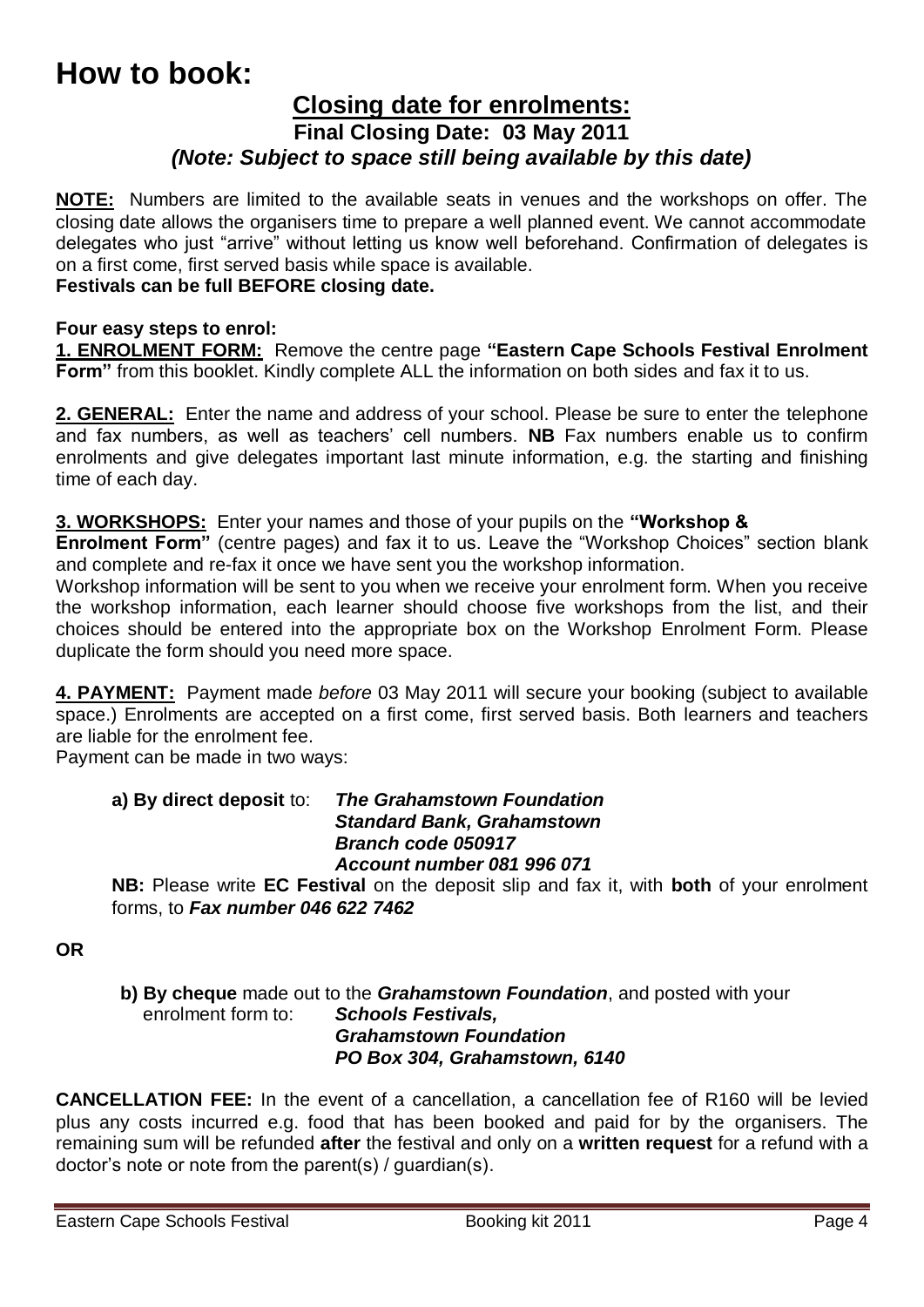## **About the Workshop Choices**

Please send us your Eastern Cape Schools Festival Enrolment form so that we can send you the list of workshop choices as soon as possible. Delegates who make their choices early stand an excellent chance of getting the workshops that appeal to them the most! Delegates can look forward to a vibrant and exciting selection of workshops. The following is a selection of what has been offered in the past:

**Spray me Away!** – In this fun and interactive workshop you will definitely get your hands dirty! If you want to learn some basic Graffiti skills come join in the fun! As part of this workshop we will debate about Graffiti art and what its position in the Art World is. What do you think? Let's see if Graffiti art *really* is art, and let's paint with air!

**Igniting Writing** – This workshop will teach you how to tap into your creativity in a way that suits your personal style. Discover your strengths and weaknesses as a writer and learn to hone in on your strengths for maximum effect!

**Play Your Say** – Come and express your feelings about the issues you are dealing with, through music and words and movement. Make a statement. Create your own contemporary South African cabaret. Discover the funny and poetic side of life!

**Catch Fire – Waya Waya** – Catch fire! Click your fingers! Stomp your feet! And join me on this exciting journey of rhythmic explosions… The music that runs through our veins pumping out the rhythm of heart beats, now let's discover what lies within your creative minds… still thinking? Siyavaya!

**Break the Chains –** Are you tired of the same boring school routine? Well, let's break the chains and bring on change! By using your voice and body and having fun with drama you will discover how much fun learning and especially doing your homework can become. What! Homework and school fun? Sounds like a joke right? Join us to see it to believe.

**Anyone Game?** – Serious about theatre? Love to act? Or feel like you're not really the creative type? Whether you're a diva or shy of the spotlight, come and experience the magic of drama through games and play. This workshop will help you to overcome your inhibitions and get you going on creating your own characters and stories. Come and be surprised!

## **and much much more!**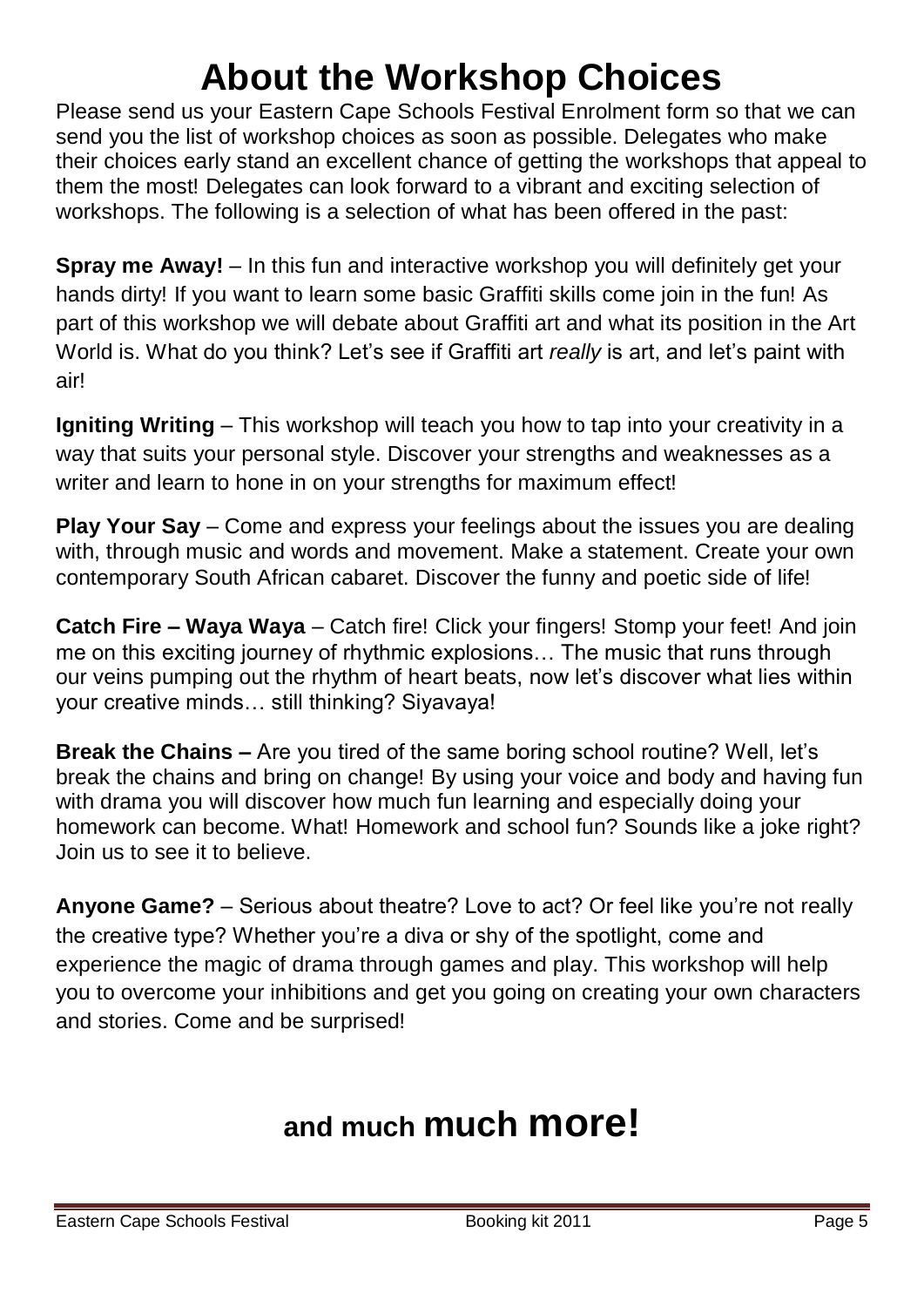## **Festival Etiquette and Code of Conduct Please discuss this with pupils before arriving at the festival.**

Teachers/chaperones are kindly asked to monitor the behaviour of their delegates in venues.

- 1. All delegates are subject to the Code of Conduct at all times during the festival. You are kindly asked not to jeopardise future festivals with poor behaviour.
- 2. Delegates are kindly asked to respect the property of our hosts and not to cause damage to property in any way.
- 3. Please be punctual for the start of all performances, lectures, and workshops. Latecomers can disturb performers, and organisers reserve the right to keep latecomers out of the theatre venues until a suitable interval. Most productions do not have an interval.
- 4. Once seated in theatres we ask you to respect the theatre process and not to disrupt the experience of those around you by coming and going during a performance, or engaging in disruptive behaviour e.g. talking.
- 5. No food or drink may be consumed in theatres or workshop venues.
- 6. Please understand that in the interests of developing empowered, richer, fuller, human beings it is important to promote socially acceptable modes of behaviour amongst our delegates. We need all delegates to be bright-eyed and refreshed for the busy programme they will have ahead of them; a good night's rest will be imperative during the festival.

**By observing these basic courtesies, we hope to establish an audience that is both respectful and sensitive to the needs of performers and fellow audience members, and to promote a more receptive environment where all present may enjoy the event.**

## **Please remember to switch your cell phone OFF and keep it in a safe place!**

# **Thank you**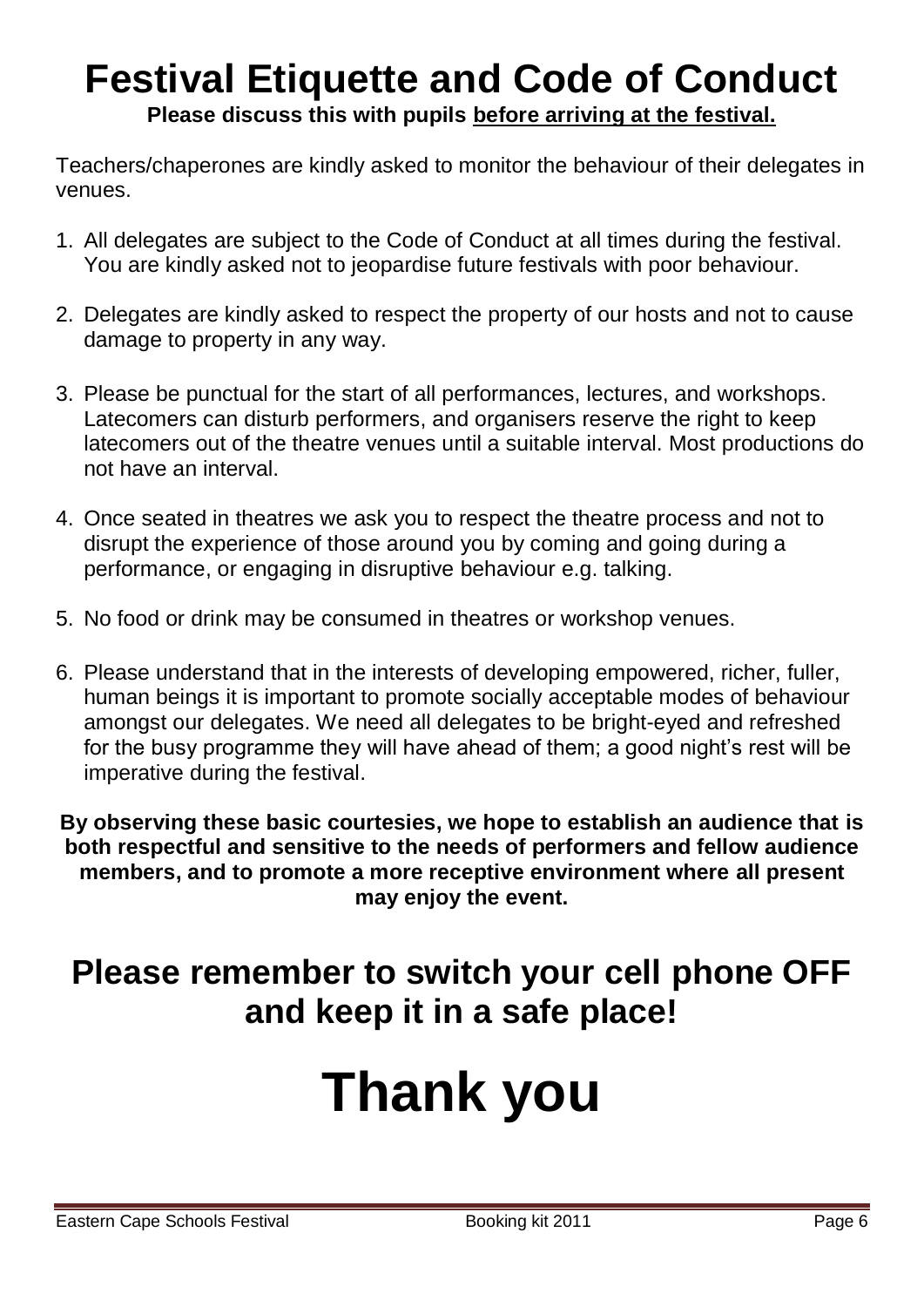## **General Information**

- **Dates:** Eastern Cape Festival 18<sup>th</sup> & 19<sup>th</sup> May 2011
- **Cost:** R320 per delegate (Teachers and learners are liable for the registration fee)
- **Times:** *Provisional (to be confirmed): 18th May - 07h30 – 19h30*

*19 th May – 08h15 – 15h00*

**Venue:** 1820 Settlers National Monument, Grahamstown

## **Closing date for enrolments:**

## **Final Closing Date for all schools: 03 May 2011**

## **Registration**

The festivals start with REGISTRATION from 07h30 on the 18<sup>th</sup> May and 08h15 on the 19<sup>th</sup> May. Please arrive in good time to register and collect your Festival information packs.

End of Day: The festival will end at approximately 19h30 on the 18<sup>th</sup> May and approximately 15h00 on the 19<sup>th</sup> May. Please provide us with a fax number where final details/changes to this information can be sent to you,

OR call us to confirm bookings and final arrangements by 03 May 2011.

## **Transport**

School parties must use their own or public transport to and from the festival venue each day.

#### **Dress**

Pupils must wear school uniform for the Official Opening and until they take part in their first workshop. For workshops pupils need to change into comfortable working clothes (e.g. school tracksuits). Please ensure that your pupils bring comfortable "working clothes" with them.

## **Accommodation**

The Grahamstown Foundation is unfortunately unable to arrange accommodation. Out-of-town delegates are kindly asked to make their own arrangements for accommodation. We will assist you as far possible as we can.

## **Meals & Refreshments**

Light meals and teas are provided **during** the festival. They are of the "fast-food" variety and are included in the registration fee. Be sure to indicate any dietary preferences on the enrolment form.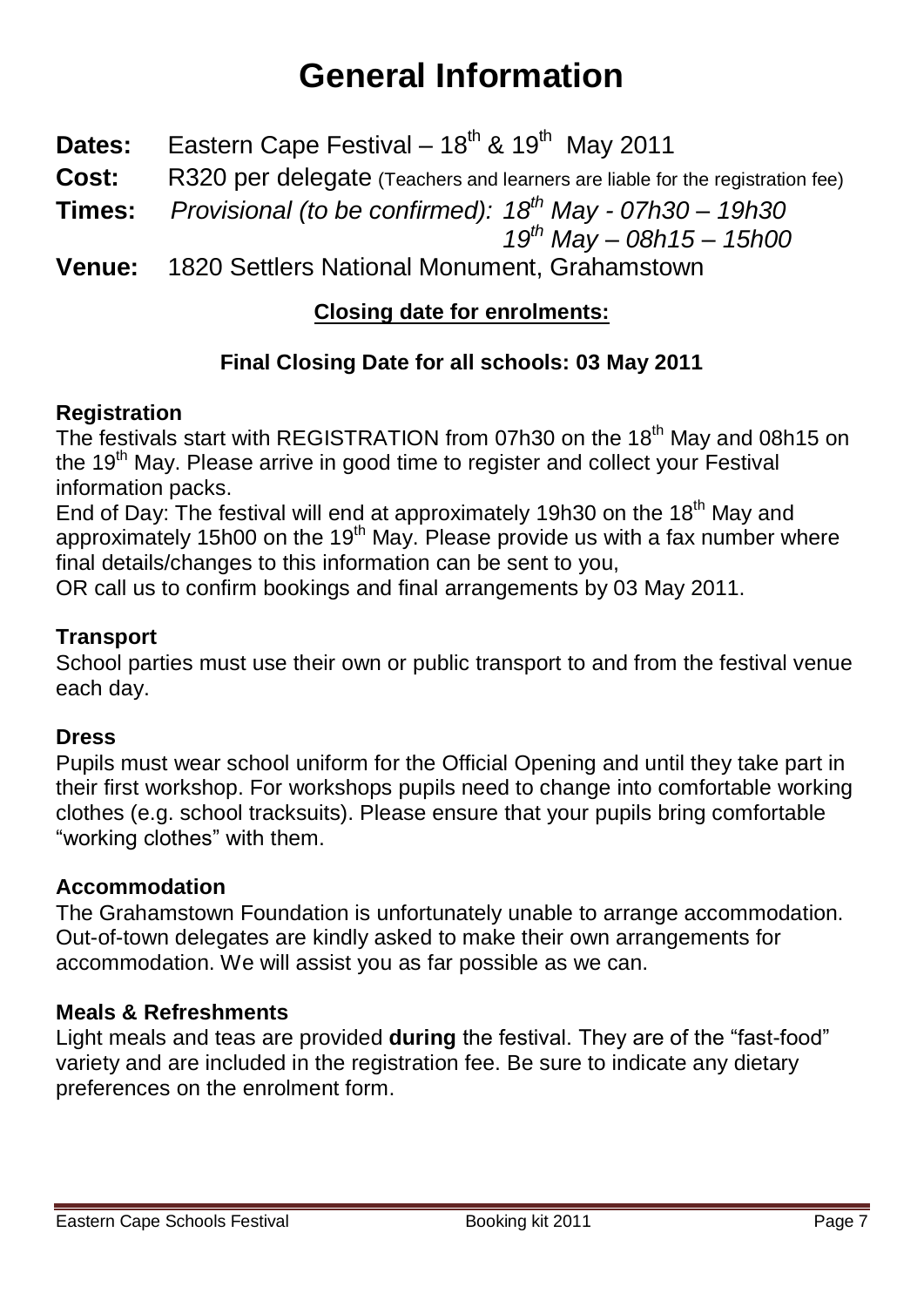## **Workshop choices**

Workshops are allocated on a first come, first served basis. Each workshop takes a limited number of people and so choices **cannot be guaranteed**. Please indicate your choices, in order of preference, on the enrolment form. Delegates will be placed in the workshops of their choice **if there is space**. Delegates will be supplied with workshop tickets at registration. A valid workshop ticket guarantees entry to a workshop.

## **Chaperons/Teachers**

Each school party must be accompanied by a teacher/chaperon. Chaperons are expected to remain with their learners throughout festival performances, to assume responsibility for pupils' behaviour, and to assist pupils in finding venues and workshops. Both learners and teachers stand to benefit enormously from the festival experience.

## **Bookings**

**Booking is essential to secure your place** and for making adequate catering and workshop arrangements. All bookings will be confirmed if you have supplied us with a fax number. You may also confirm your booking by calling Lily in the Schools Festival office on *046-603 1107, or faxing us at 046-622 7462.*

*"It was a great experience."* 

*– Learner, 2010*





*"I have definitely had an enlightening and an aweinspiring experience. Drama is my life and the possibilities are endless. I was inspired and your shows are well presented."*

*- Learner, 2010*